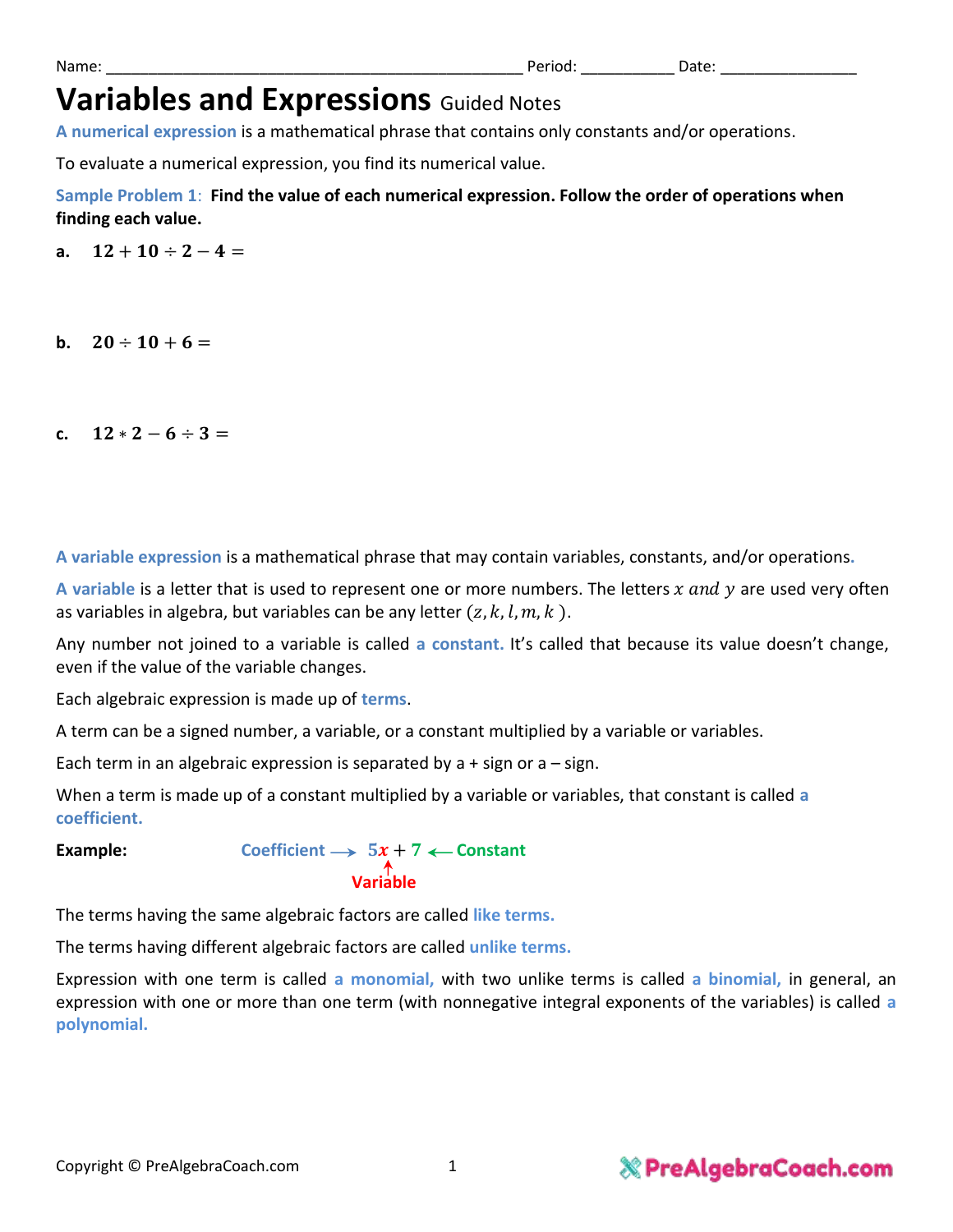Copyright © PreAlgebraCoach.com 2

## **& PreAlgebraCoach.com**

To evaluate an algebraic expression, you substitute values for the variables and then simplify the resulting

numerical expression.

**Sample Problem 4**: **Evaluate each expression using the values given.**

**a.**  $x + y$  when  $x = 2$  and  $y = 6$ 

**b.**  $3x - 4y$  when  $x = 7$  and  $y = 1$ 

**b.**  $x + 4y + 32$  Terms:

Variable: Constant: Coefficient: Variable: Constant: Coefficients:

Expressions are like instructions that tell you what you have to do to a number or variable. Expressions are used to write word problems in math terms.

**Sample Problem 2: Find the terms, constant/s and coefficient/s for each expression.**

**Sample Problem 3**: **Write an algebraic expression for each verbal phrase.**

**Variables and Expressions** Guided Notes

- **a.** A number minus 10
- **b.** The product of a number and 6
- **c.** 12 less than a number
- **d.** 16 plus a number
- **e.** The sum of  $n$  and 8, divided by 4
- **f.** 4 more than 2 times a number
- 
- 

*Substituting Values into Algebraic Expressions*